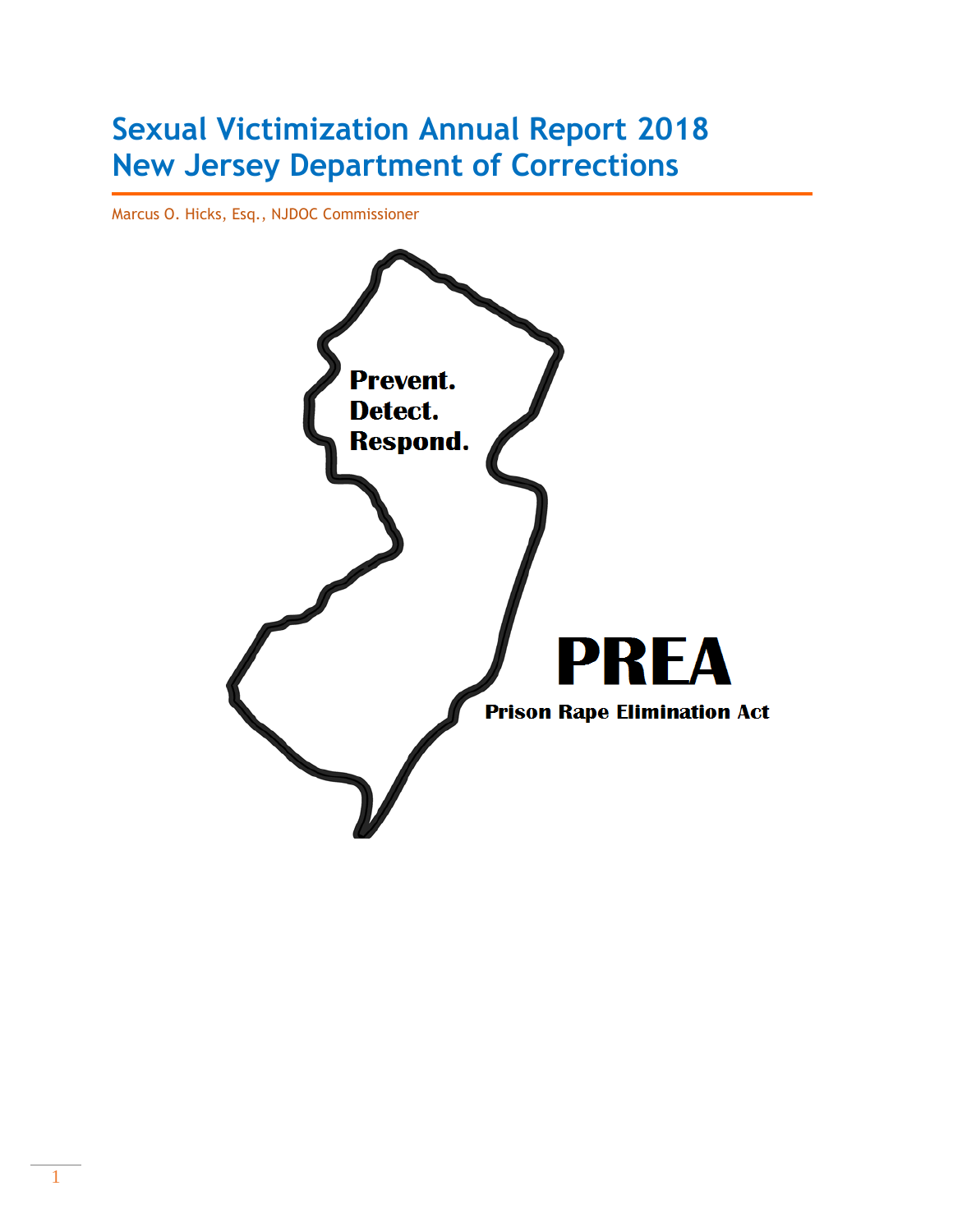The federal Prison Rape Elimination Act of 2003 (PREA, P.L. 108-79) was enacted by the United States Congress to address the problem of sexual abuse of persons in the custody of correctional agencies throughout the country. PREA addresses both inmate-on-inmate and staff on inmate sexual abuse and sexual harassment.

PREA requires the Bureau of Justice Statistics (BJS) within the Department of Justice (DOJ) to conduct a comprehensive statistical review and analysis of the incidence and effects of prison rape and sexual misconduct within correctional facilities nationwide.

Accordingly, the New Jersey Department of Corrections (NJDOC) annually participates in the DOJ's Survey on Sexual Victimization (SSV) process to report allegations and outcomes of sexual abuse and harassment within our prison system. The SSV gathers information nationally on allegations and substantiated incidents that occur each calendar year.

Consistent with the SSV, the allegations included below are categorized as either inmate-on-inmate or as staff-on-inmate sexual victimization. Sexual victimization includes both abuse and harassment cases.

### NJDOC Zero Tolerance Policy

The NJDOC maintains a zero tolerance toward all forms of inmate sexual abuse and inmate sexual harassment. The NJDOC will respond to, investigate, and support the prosecution of sexual abuse and sexual harassment within the correctional system and externally in partnership with state and local authorities.

The NJDOC accepts and investigates all inmate and third-party verbal, written, and anonymous reports of sexual abuse/sexual harassment. Additionally, the County Prosecutor may be contacted for potential criminal investigation and prosecution.

All NJDOC staff members, contractors and volunteers receive training on their duties and responsibilities under the NJDOC's zero tolerance policy and PREA standards.

All NJDOC staff members, contractors and volunteers are required to immediately report any occurrence of inmate sexual abuse /sexual harassment.

#### **Inmate on Inmate Prohibited Conduct**

#### **Nonconsensual sexual acts**

Sexual contact of any person without his or her consent, or of a person who is unable to consent or refuse; contact between the penis and the vulva or the penis and the anus including penetration, however slight; or contact between the mouth and the penis, vulva, or anus; or penetration of the anal or genital opening of another person, however slight, by a hand, finger, object, or other instrument.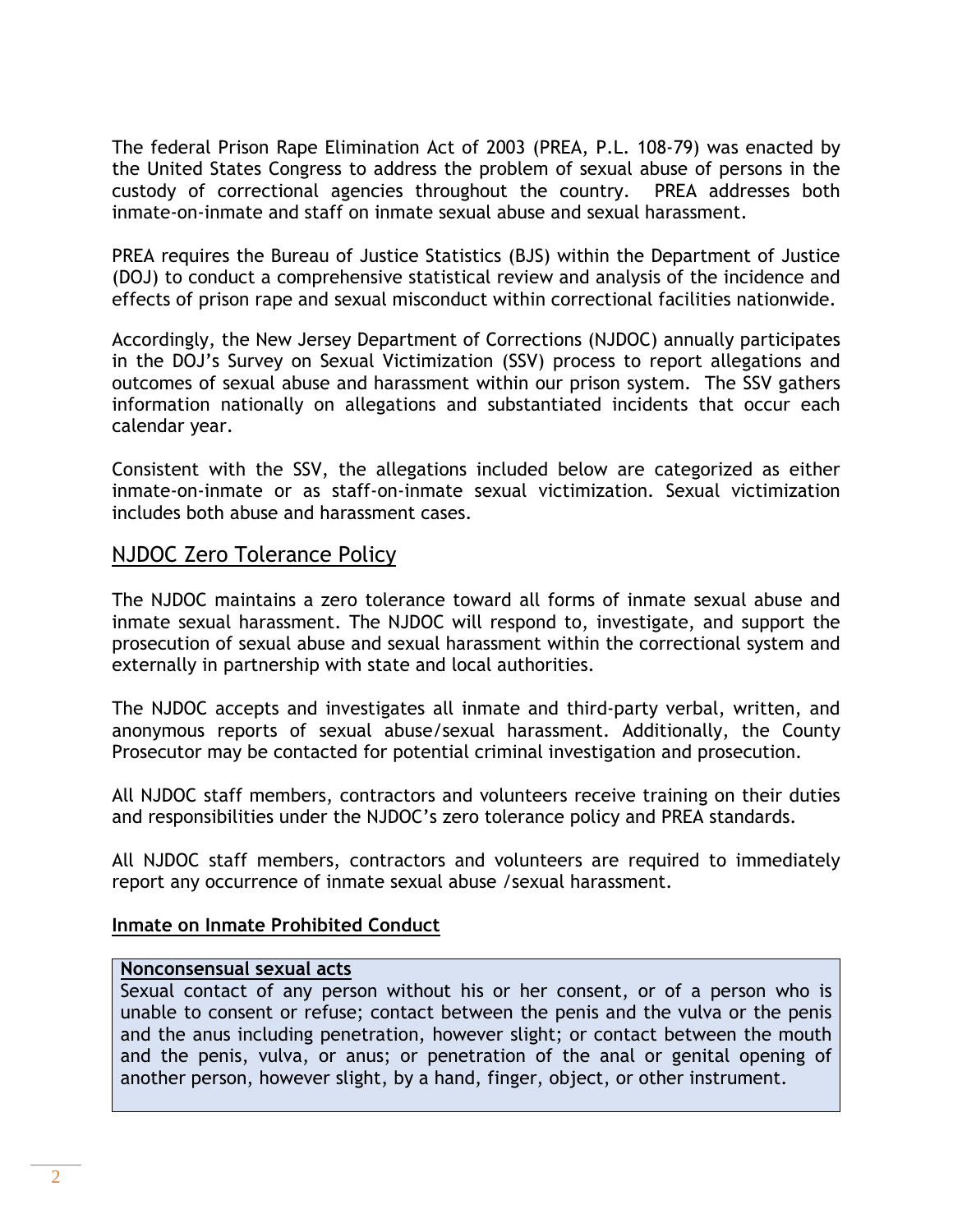#### **Abusive sexual contact**

Sexual contact of any person without his or her consent, or of a person who is unable to consent or refuse; and intentional touching, either directly or through the clothing, of the genitalia, anus, groin, breast, inner thigh, or buttocks of any person. (This definition **excludes** incidents in which the contact was incidental to a physical altercation.)

#### **Sexual harassment**

Repeated and unwanted sexual advances, requests for sexual favors, or verbal comments, gestures, or actions of a derogatory or offensive sexual nature by one inmate directed toward another.

#### **Staff on Inmate Prohibited Conduct**

#### **Staff Sexual Misconduct**

Any behavior or act of sexual nature directed toward an inmate by an employee, volunteer, contractor, official visitor or other agency representative (exclude family, friends or other visitors). Sexual relationships of a romantic nature between staff and inmates are included in this definition. Consensual or nonconsensual sexual acts include  $-$  intentional touching, either directly or through the clothing, of the genitalia, anus, groin, breast, inner thigh, or buttocks that is unrelated to official duties or with the intent to abuse, arouse, or gratify sexual desire; or completed, attempted, threatened, or requested sexual acts; or occurrences of indecent exposure, invasion of privacy, or staff voyeurism for reasons unrelated to official duties or for sexual gratification.

#### **Staff Sexual Harassment**

Repeated verbal statements, comments or gestures of a sexual nature to an inmate by an employee, volunteer, contractor, official visitor, or other agency representative (exclude family, friends, or other visitors). Examples include demeaning references to gender; or sexually suggestive or derogatory comments about body or clothing; or repeated profane or obscene language or gestures.

#### **Investigative Outcomes**

Investigative outcomes can result in determinations that are substantiated, unsubstantiated or unfounded as defined by federal regulation.

#### **Substantiated Allegation**

An allegation that was investigated and determined to have occurred.

#### **Unsubstantiated Allegation**

An allegation that was investigated and the investigation produced insufficient evidence to make a final determination as to whether or not the event occurred.

#### **Unfounded Allegation**

An allegation that was investigated and determined not to have occurred.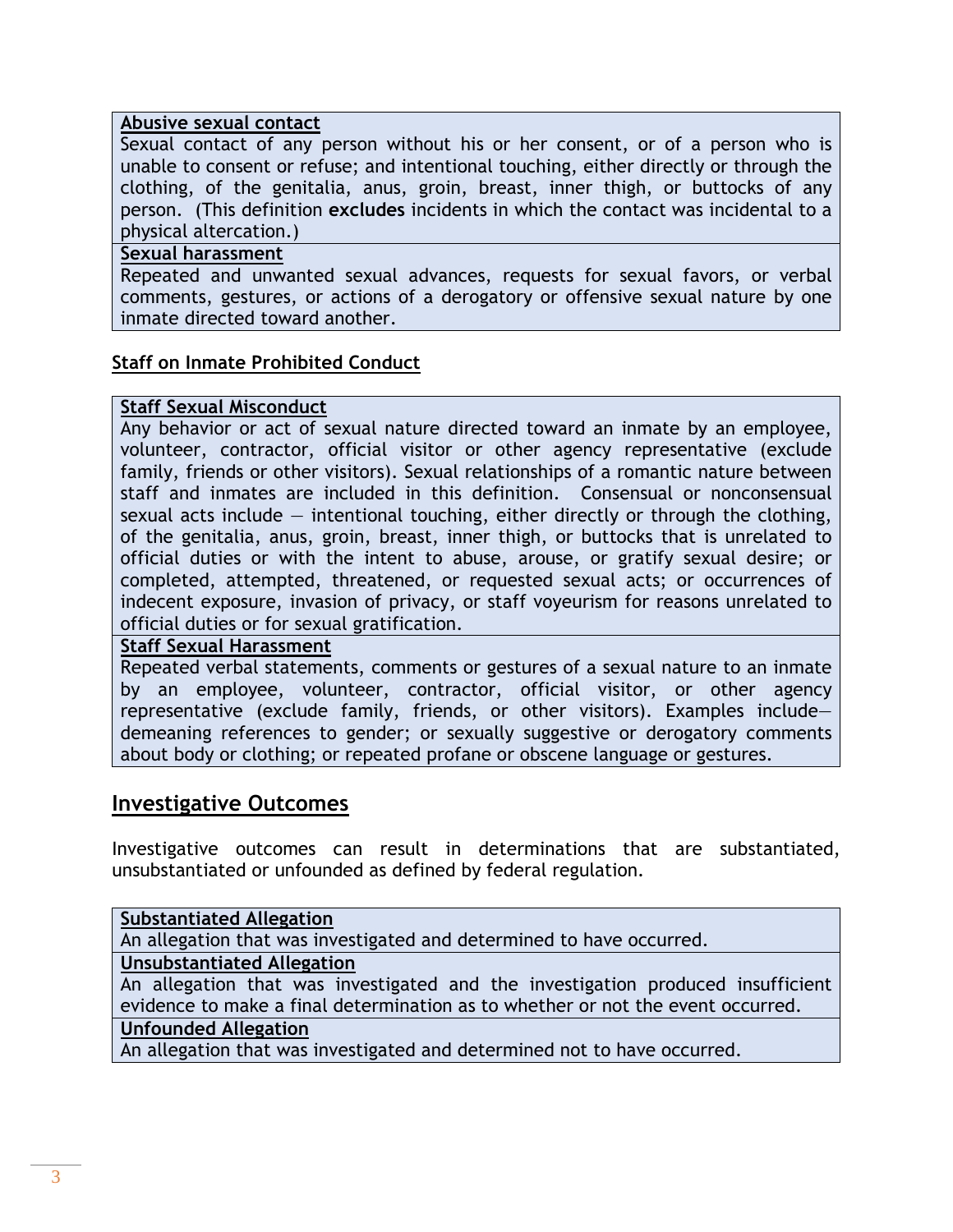The agency shall not impose any standard higher than a preponderance of the evidence to determine whether allegations of sexual abuse or sexual harassment are substantiated.

### **Risk Assessments**

All inmates committed to the custody of the NJDOC are screened in-person by the contracted health services provider for PREA risk. The goal of the screening is keeping separate those inmates at high risk of being sexually victimized from those at high risk of being sexually abusive. This screening is initially done during the reception process, and as inmates are transferred between facilities. Information from this assessment is used by classification committees and custody staff to inform housing, bed, work, education, and program assignments. Inmates may request to update this information at any time during their incarceration. PREA Risk assessments are updated by request, referral or when there is an incident of sexual abuse.

All NJDOC inmates have access to internal medical, mental health services and external emotional support services for sexual abuse even if the abuse did not occur while in custody.

### **Corrective Actions**

PREA standards 115.86-.88 require that data reviews are also utilized to identify problem areas within the prison system and to establish corrective action plans to address them.

NJDOC reviews incidents of sexual abuse and harassment to assess and improve the effectiveness of its sexual abuse prevention, detection and response efforts. Corrective actions include enhancements and/or modifications to supervision and monitoring, camera surveillance, inmate risk screening, policy changes and overall inmate services.

The collection and review of incident data serves to give our department the ability to continually enhance and improve practices and training in an effort to continue to comply with PREA standards.

In 2018 the PREA Unit developed a new Corrective Action Report. This report is issued per SAAC Council reviews and analysis of the investigative outcomes of PREA allegation cases, potential PREA concerns and related matters. Division head recipients are required to review the Council recommendations and notify the PREA Agency Coordinator of their findings within four (4) weeks of receipt.

In 2018 seven (7) Corrective Action Reports have been issued:

- 001 2018 Privacy Screens (Division of Operations)
	- 002\_2018 Library Cameras (ADTC/Division of Operations)
	- 003\_2018 MSCF Laundry Room (MSCF)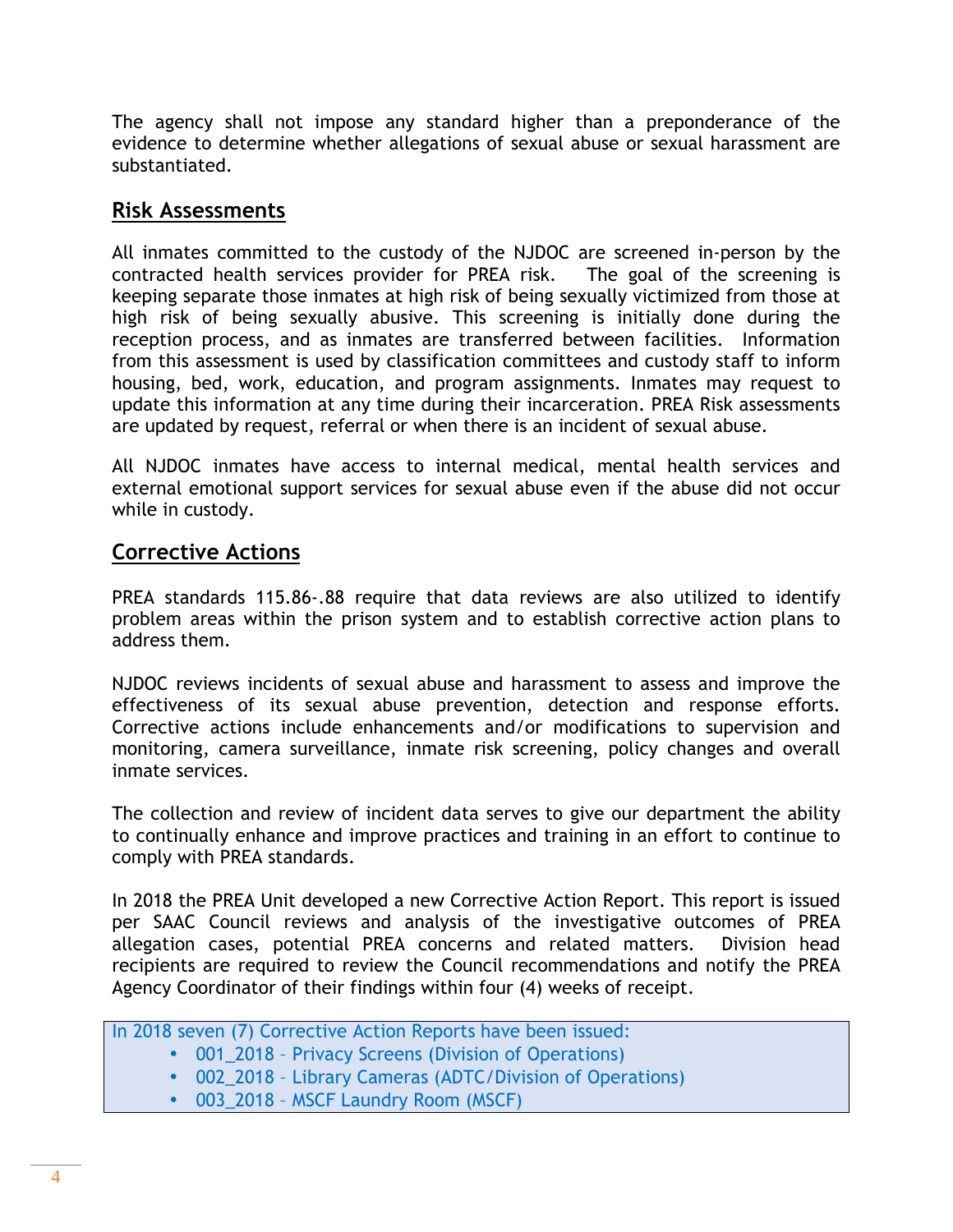- 004\_2018 RCRP Urine Sample Monitoring (Office of Community Programs)
- 005\_2018 NSP Educational Area inmate bathrooms (NSP)
- 006 2018 Inmate access to ILA Room at NJSP (NJSP)
- 007\_2018 Supervision of A-Unit pantry at BSP (BSP)

NJDOC noted no further systemic problems which were not already being addressed through demonstrated compliance with PREA Standards as evidenced through previous, successful DOJ PREA audits.

#### PREA Educational Enhancements

In 2018 the PREA Unit staff has developed, produced and distributed numerous new or updated/revised PREA educational materials for the inmate population. Examples include:

- o "Understanding P.R.E.A." educational guide
- o PREA Inmate Handout
- o PREA Inmate Handout for RCRP
- o EMCF PREA Hotline Announcement
- o EMCF PREA Overview Poster
- o Hunterdon PREA Resource Guide Book
- o PREA Emotional Support Services Poster

During the month of June, the COHQ PREA unit provided the entire inmate population at EMCF with the Department's Enhanced PREA Inmate Education course. The course was comprised of a gender specific PREA video presentation, the distribution of the Department's newly created "Understanding PREA" Guide" and an overview of the Department's PREA Compliance, zero tolerance policy and services offered.

#### PREA Forms Updates/Enhancements

In 2018, the PREA Unit has developed and/or updated and distributed the following Forms to relevant staff (Institutional Compliance Managers) to more closely adhere to the language and requirements of the associated PREA standard (as noted):

- Disposition Form (115.73)
- Sexual Assault Advisory Committee Form (115.86)
- Retaliation Monitoring Form (115.67)
- Corrective Action Report (115.88)

#### PREA Statistical Analysis

Pursuant to PREA standards 115.87; 115.88 and 115.89 the NJDOC collects and retains incident-based data for all allegations of sexual abuse and sexual harassment reported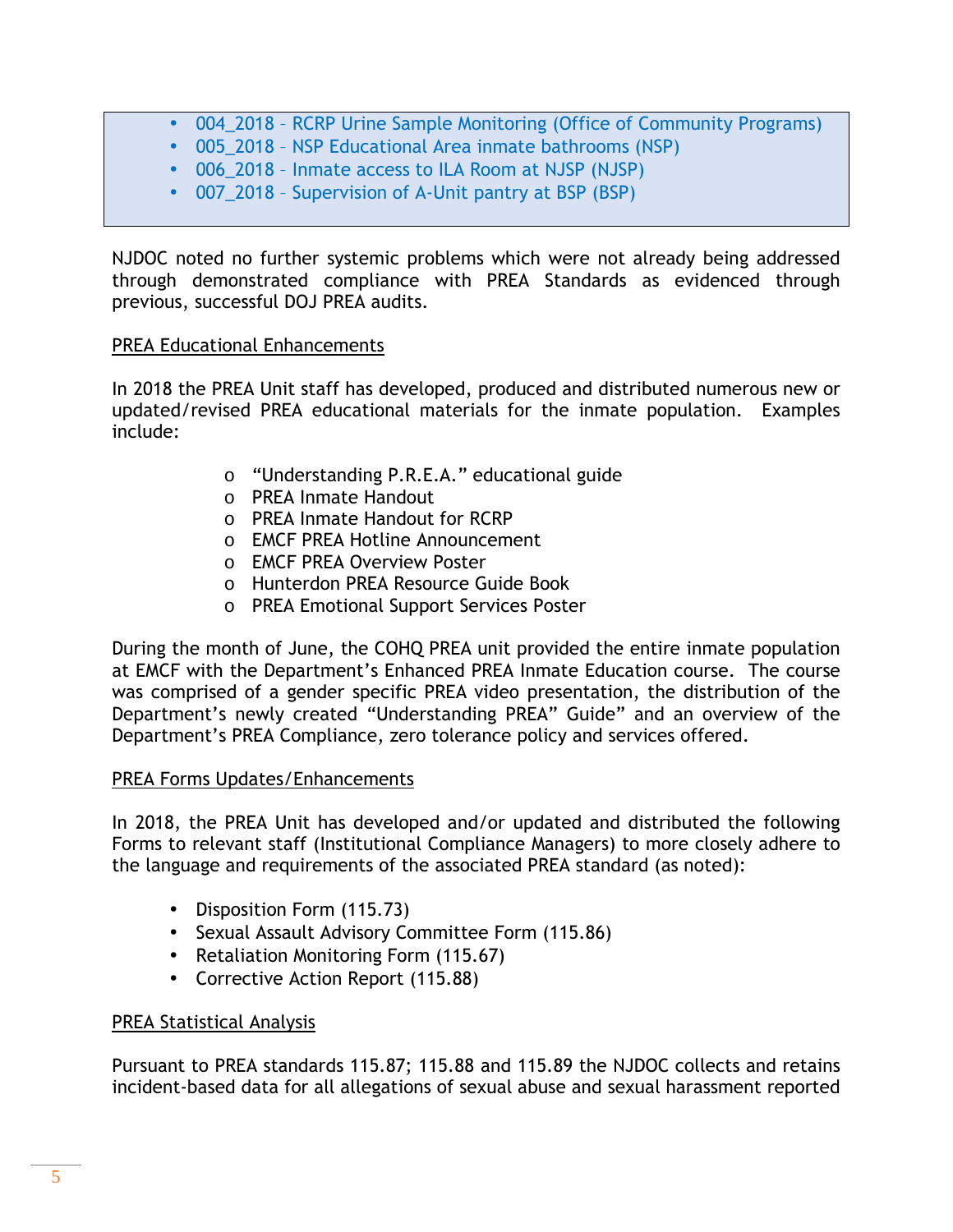from the thirteen (13) state correctional facilities under the supervision of the NJDOC as well as from the state's contracted residential community release program (RCRP) facilities.

Statistically, NJDOC is consistent with national federal research findings and not an outlier. For example, federal data show fewest allegations in reception facilities, treatment facilities and minimum security facilities. Allegations are highest at maximum/long term facilities and that is exactly what we see in NJDOC data, as below.

# **NJDOC PREA Audits 2018/2019**

To demonstrate full compliance with the PREA standards, every correctional agency facility must undergo a PREA audit by a Department of Justice (DOJ) Certified Auditor once during every three-year audit cycle. Most recently, NJDOC undertook year 3 of its second 3 year-cycle of DOJ PREA audits.

Bayside State Prison, Mid-State Correctional Facility, Northern State Prison, and the state's only full maximum institution New Jersey State Prison all underwent a comprehensive and thorough DOJ PREA audit in this Cycle.

Each facility achieved full compliance, maintaining NJDOC's success in attaining PREA compliance at all facilities.

|                 | <b>Investigative Outcome</b>    |                  |                                    |                                                             |
|-----------------|---------------------------------|------------------|------------------------------------|-------------------------------------------------------------|
| <b>Facility</b> | Substantiated   Unsubstantiated | <b>Unfounded</b> | <b>Total</b><br><b>Allegations</b> | Percentage of<br><b>Allegations by</b><br><b>Population</b> |
| <b>BSP</b>      | 22                              |                  | 25                                 | 1.7%                                                        |
| <b>NJSP</b>     | 20                              |                  | $24*$                              | 1.6%                                                        |
| <b>MSCF</b>     |                                 |                  |                                    | 0.2%                                                        |
| <b>NSP</b>      | 22                              |                  | 40**                               | 1.7%                                                        |
| <b>Total</b>    | 64                              |                  | 90                                 | 0.5%                                                        |

#### **Facilities Audited in Cycle 2 Year 3**

\*One NJSP case is noted in notes section of the 2018 SSV, but does not have a category

\*\*NSP has 11 cases pending with the Essex County Prosecutors Office as of the reporting date for the 2018 SSV

Note: Population is counted as of January 2, 2019.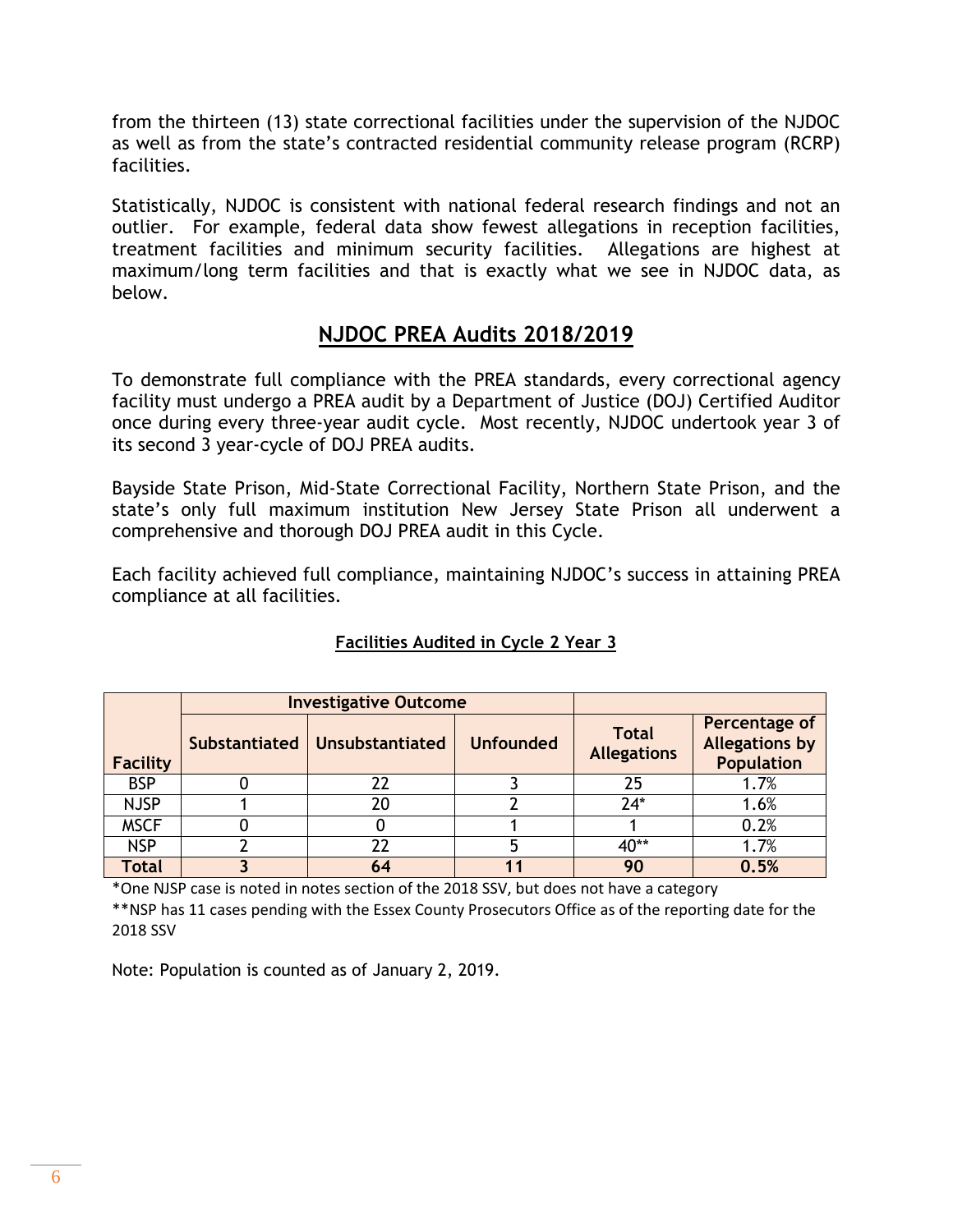# **2017-2018 Incidents of Sexual Victimization Data Comparison**

#### **Allegations of Sexual Victimization by Category 2018**

| Category                                          | Outcome              |                 |                  |         |        |  |
|---------------------------------------------------|----------------------|-----------------|------------------|---------|--------|--|
|                                                   | <b>Substantiated</b> | Unsubstantiated | <b>Unfounded</b> | Pending | Total  |  |
| Inmate on Inmate Sexual<br>Harassment             | 4                    | 24              | 3                |         | 32     |  |
| Inmate on Inmate Abusive<br><b>Sexual Contact</b> | 0                    | 23              | 4                | າ       | 29     |  |
| Inmate on Inmate<br>Nonconsensual Sexual Act      | $\mathbf 0$          | 25              |                  | 5       | 31     |  |
| Staff on Inmate Sexual<br>Harassment              | າ                    | 63              | 6                | າ       | 73     |  |
| <b>Staff on Inmate Sexual</b><br>Misconduct       | ζ                    | 37              | 14               | 5       | 59     |  |
| <b>Total</b>                                      | 9                    | 172             | 28               | 15      | $225*$ |  |

The total allegations for 2018 is 225\*. With the total population of 19,212, the percentage of allegations by population is 1.2%. The rate of Substantiated cases per PREA allegations is 4% \*One case, as noted in the 2018 SSV Report, was unable to be categorized as the alleged victim inmate refused to cooperate in the investigation.

#### **Allegations of Sexual Victimization by Category 2017**

| Category                                          | <b>Outcome</b>       |                 |                  |         |              |  |
|---------------------------------------------------|----------------------|-----------------|------------------|---------|--------------|--|
|                                                   | <b>Substantiated</b> | Unsubstantiated | <b>Unfounded</b> | Pending | <b>Total</b> |  |
| Inmate on Inmate Sexual<br>Harassment             | 2                    | 20              | 3                | 0       | 25           |  |
| Inmate on Inmate Abusive<br><b>Sexual Contact</b> |                      | 9               |                  | 0       | 11           |  |
| Inmate on Inmate<br>Nonconsensual Sexual Act      |                      | 28              |                  | 0       | 30           |  |
| Staff on Inmate Sexual<br>Harassment              |                      | 34              | 5                |         | 41           |  |
| <b>Staff on Inmate Sexual</b><br>Misconduct       | າ                    | 27              | 9                | 0       | 38           |  |
|                                                   |                      |                 |                  |         |              |  |
| <b>Total</b>                                      |                      | 118             | 19               |         | 145          |  |

The total allegations for 2017 is 145. With the total population of 19,619, the percentage of allegations by population is 0.74%. The rate of Substantiated cases per PREA allegations is .9%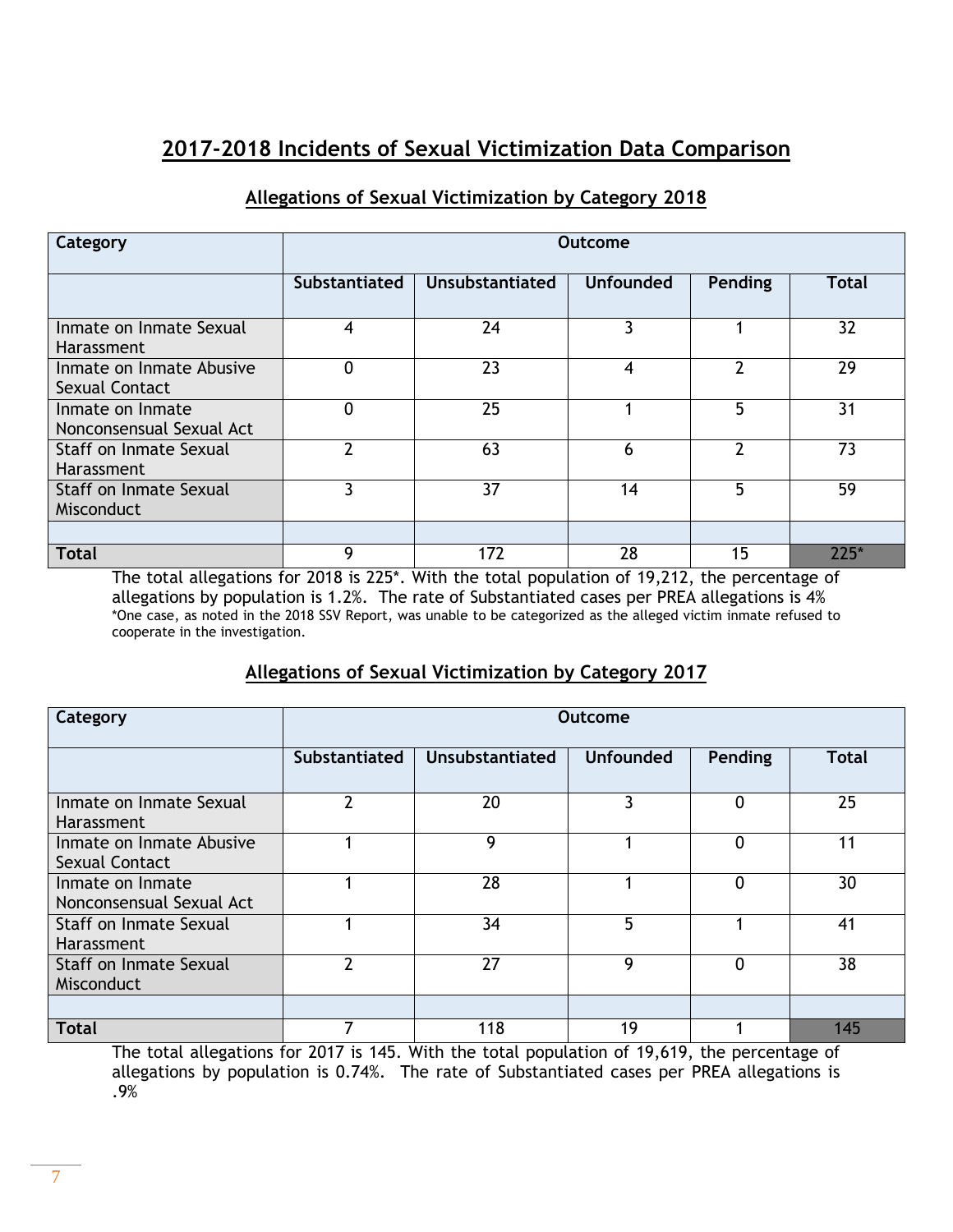| Category                                     | Outcome       |                        |                  |         |        |  |
|----------------------------------------------|---------------|------------------------|------------------|---------|--------|--|
|                                              | Substantiated | <b>Unsubstantiated</b> | <b>Unfounded</b> | Pending | Total  |  |
| Inmate on Inmate Sexual<br><b>Harassment</b> | 1.8%          | 10.7%                  | 1.3%             | 0.4%    | 14.3%  |  |
| Inmate on Inmate Abusive<br>Sexual Contact   | 0.0%          | 10.3%                  | 1.8%             | 0.9%    | 12.9%  |  |
| Inmate on Inmate<br>Nonconsensual Sexual Act | 0.0%          | 11.2%                  | 0.4%             | 2.2%    | 13.8%  |  |
| <b>Staff on Inmate Sexual</b><br>Harassment  | 0.9%          | 28.1%                  | 2.7%             | 0.9%    | 32.6%  |  |
| <b>Staff on Inmate Sexual</b><br>Misconduct  | 1.3%          | 16.5%                  | 6.3%             | 2.2%    | 26.3%  |  |
|                                              |               |                        |                  |         |        |  |
| <b>Total</b>                                 | 4.0%          | 76.8%                  | 12.5%            | 6.6%    | 100.0% |  |

# **Sexual Victimization by Category and Outcome as a Percentage 2018**

# **Sexual Victimization by Category and Outcome as a Percentage 2017**

| Category                                     | <b>Outcome</b> |                        |                  |         |              |  |
|----------------------------------------------|----------------|------------------------|------------------|---------|--------------|--|
|                                              | Substantiated  | <b>Unsubstantiated</b> | <b>Unfounded</b> | Pending | <b>Total</b> |  |
| Inmate on Inmate Sexual<br>Harassment.       | 1.4%           | 13.8%                  | 2.1%             | 0.0%    | 17.2%        |  |
| Inmate on Inmate Abusive<br>Sexual Contact   | 0.7%           | 6.2%                   | 0.7%             | 0.0%    | 7.6%         |  |
| Inmate on Inmate<br>Nonconsensual Sexual Act | 0.7%           | 19.3%                  | 0.7%             | 0.0%    | 20.7%        |  |
| Staff on Inmate Sexual<br><b>Harassment</b>  | 0.7%           | 23.4%                  | 3.4%             | 0.7%    | 28.3%        |  |
| <b>Staff on Inmate Sexual</b><br>Misconduct  | 1.4%           | 17.9%                  | 6.2%             | 0.7%    | 26.2%        |  |
| <b>Total</b>                                 | 4.9%           | 80.6%                  | 13.1%            | 1.4%    | 100.0%       |  |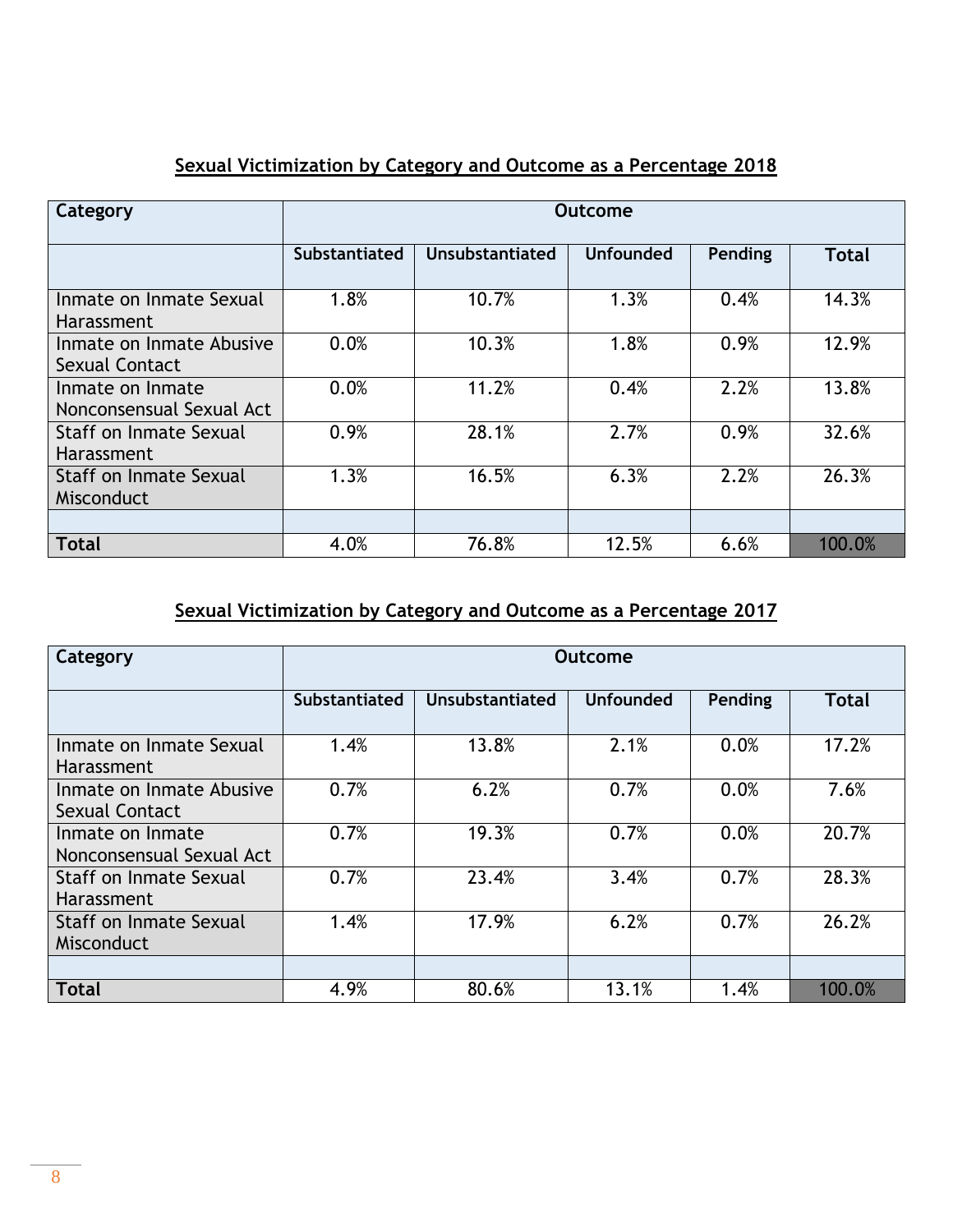|                 | <b>Total</b><br><b>Allegations</b> |              |          |
|-----------------|------------------------------------|--------------|----------|
| <b>Facility</b> | 2017                               | 2018         | $+/-$    |
| <b>ADTC</b>     | 4                                  | 3            | $-25.0%$ |
| <b>BSP</b>      | 14                                 | 25           | 78.6%    |
| <b>CRAF</b>     | 7                                  | 10           | 42.9%    |
| <b>EJSP</b>     | 6                                  | 12           | 100.0%   |
| <b>EMCF</b>     | 20                                 | 22           | 10.0%    |
| <b>GSCF</b>     | 4                                  | 8            | 100.0%   |
| <b>MSCF</b>     | 3                                  | $\mathbf{1}$ | $-66.7%$ |
| <b>MYCF</b>     | $\overline{2}$                     | 8            | 300.0%   |
| <b>NJSP</b>     | 11                                 | 24           | 118.2%   |
| <b>NSP</b>      | 33                                 | 40           | 21.2%    |
| <b>SSCF</b>     | 4                                  | 6            | 50.0%    |
| <b>SWSP</b>     | 32                                 | 51           | 59.4%    |
| <b>WYCF</b>     | 5                                  | 15           | 200.0%   |
| <b>TOTAL</b>    | 145                                | 225          | 55.2%    |

An increase in allegations is in keeping with national trends and is expected. Further, an increase in reporting is a stated goal of the Federal PREA Resources Center as such an increase reflects inmate willingness to report without fear of retaliation.

#### **Allegation of Sexual Victimization by Facility and Category 2018**

**Inmate/Inmate Sexual Harassment:** Repeated and unwanted sexual advances, requests for sexual favors, or verbal comments, gestures, or actions of a derogatory or offensive sexual nature by one inmate directed toward another.

|                 |               | <b>Investigative Outcome</b> |  |         |              |  |  |
|-----------------|---------------|------------------------------|--|---------|--------------|--|--|
| <b>Facility</b> | Substantiated | Unsubstantiated   Unfounded  |  | Pending | <b>Total</b> |  |  |
| <b>ADTC</b>     |               |                              |  |         |              |  |  |
| <b>BSP</b>      |               |                              |  |         |              |  |  |
| <b>CRAF</b>     |               |                              |  |         |              |  |  |
| <b>EJSP</b>     | 0             |                              |  |         |              |  |  |
| <b>EMCF</b>     |               |                              |  |         |              |  |  |
| <b>GSCF</b>     |               |                              |  |         |              |  |  |
| <b>MSCF</b>     | 0             |                              |  |         |              |  |  |
| <b>MYCF</b>     | ი             |                              |  |         |              |  |  |
| <b>NJSP</b>     |               |                              |  |         |              |  |  |
| <b>NSP</b>      |               |                              |  |         |              |  |  |
| <b>SSCF</b>     |               |                              |  |         |              |  |  |
| <b>SWSP</b>     |               | ົດ                           |  |         | 12           |  |  |
| <b>WYCF</b>     |               |                              |  |         |              |  |  |
| <b>Total</b>    | 4             | 24                           |  |         | 32           |  |  |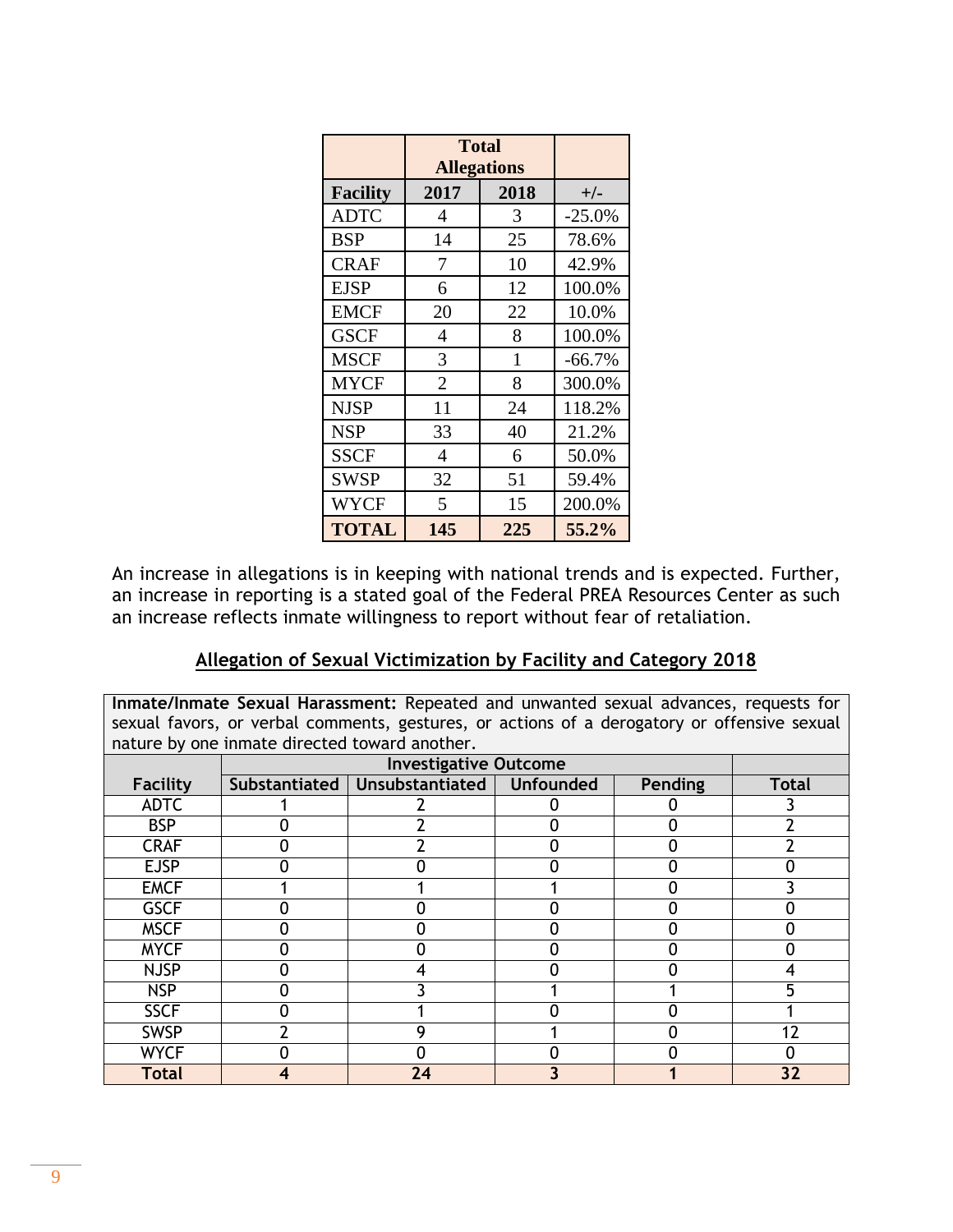**Inmate/Inmate Abusive Sexual Contact:** Sexual contact of any person without his or her consent, or of a person who is unable to consent or refuse; and intentional touching, either directly or through the clothing, of the genitalia, anus, groin, breast, inner thigh, or buttocks of any person. (This definition **excludes** incidents in which the contact was incidental to a physical altercation.)

| <b>Facility</b> | Substantiated | <b>Unsubstantiated</b> | <b>Unfounded</b> | <b>Pending</b> | <b>Total</b> |
|-----------------|---------------|------------------------|------------------|----------------|--------------|
| <b>ADTC</b>     |               |                        |                  |                |              |
| <b>BSP</b>      |               |                        |                  |                |              |
| <b>CRAF</b>     |               |                        |                  |                |              |
| <b>EJSP</b>     |               |                        |                  |                |              |
| <b>EMCF</b>     |               |                        |                  |                |              |
| <b>GSCF</b>     |               |                        |                  |                |              |
| <b>MSCF</b>     |               |                        |                  |                |              |
| <b>MYCF</b>     |               |                        |                  |                |              |
| <b>NJSP</b>     |               |                        |                  | $\Omega$       |              |
| <b>NSP</b>      |               |                        |                  |                |              |
| <b>SSCF</b>     |               |                        |                  |                |              |
| <b>SWSP</b>     |               |                        |                  | ŋ              |              |
| <b>WYCF</b>     |               |                        |                  |                |              |
| <b>Total</b>    |               | 23                     |                  |                | 29           |

**Inmate/Inmate Nonconsensual Sexual Abuse:** Sexual contact of any person without his or her consent, or of a person who is unable to consent or refuse; contact between the penis and the vulva or the penis and the anus including penetration, however slight; or contact between the mouth and the penis, vulva, or anus; or penetration of the anal or genital opening of another person, however slight, by a hand, finger, object, or other instrument.

| . .             | <u>.</u>      | <b>Investigative Outcome</b> |           |                |              |  |  |
|-----------------|---------------|------------------------------|-----------|----------------|--------------|--|--|
| <b>Facility</b> | Substantiated | Unsubstantiated              | Unfounded | <b>Pending</b> | <b>Total</b> |  |  |
| <b>ADTC</b>     |               |                              |           |                |              |  |  |
| <b>BSP</b>      |               |                              | 0         |                |              |  |  |
| <b>CRAF</b>     |               |                              |           |                |              |  |  |
| <b>EJSP</b>     |               |                              |           |                |              |  |  |
| <b>EMCF</b>     |               |                              |           |                |              |  |  |
| <b>GSCF</b>     |               |                              |           |                |              |  |  |
| <b>MSCF</b>     |               |                              |           |                |              |  |  |
| <b>MYCF</b>     |               |                              | O         |                |              |  |  |
| <b>NJSP</b>     |               |                              |           |                |              |  |  |
| <b>NSP</b>      |               |                              |           |                |              |  |  |
| <b>SSCF</b>     |               |                              |           |                |              |  |  |
| <b>SWSP</b>     |               |                              |           |                |              |  |  |
| <b>WYCF</b>     |               |                              |           |                |              |  |  |
| <b>Total</b>    |               | 25                           |           |                | 31           |  |  |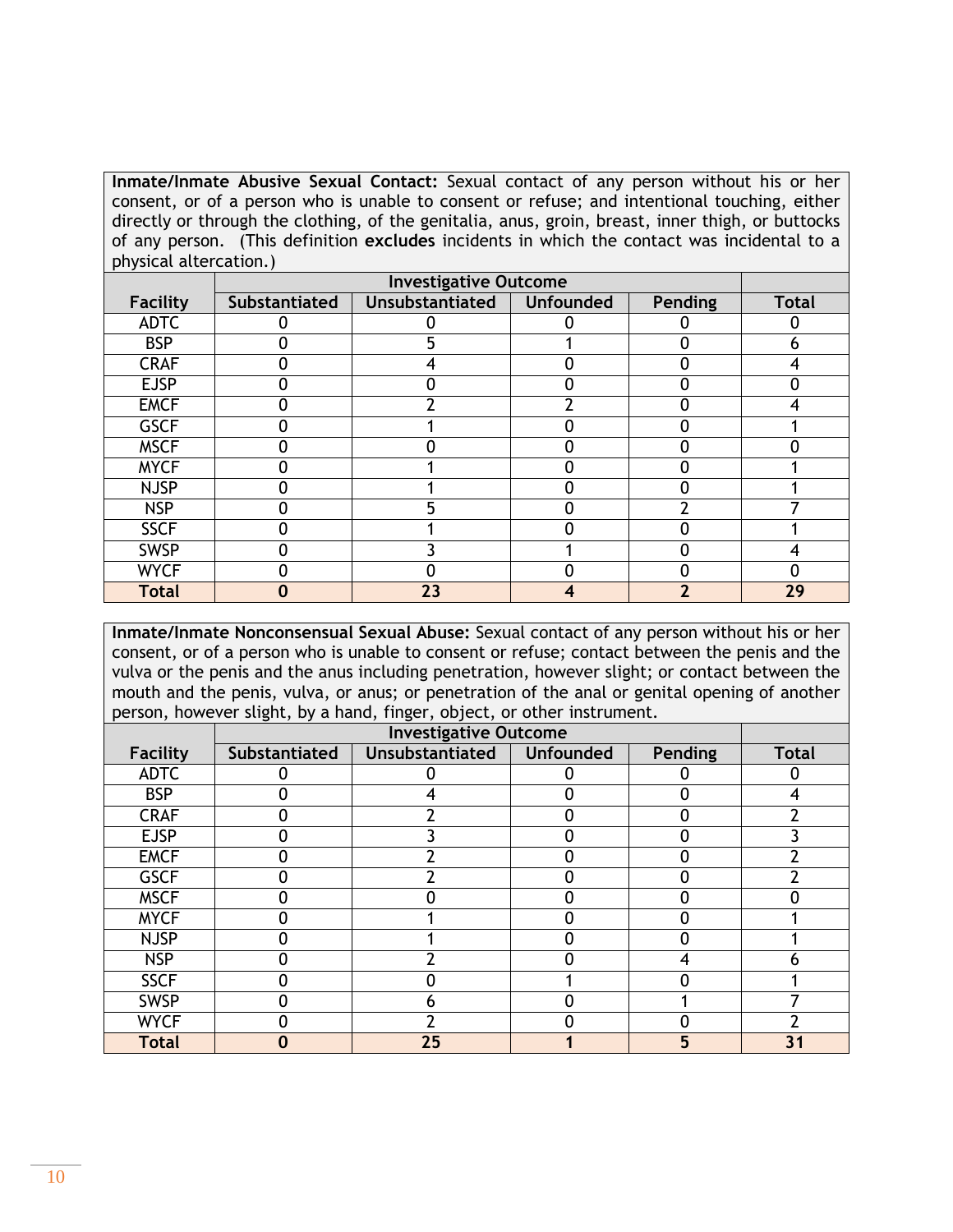**Staff/Inmate Sexual Harassment:** Repeated verbal statements, comments or gestures of a sexual nature to an inmate by an employee, volunteer, contractor, official visitor, or other agency representative (exclude family, friends, or other visitors). Examples include demeaning references to gender; or sexually suggestive or derogatory comments about body or clothing; or repeated profane or obscene language or gestures.

| <b>Facility</b> | Substantiated | <b>Unsubstantiated</b> | <b>Unfounded</b> | <b>Pending</b> | <b>Total</b> |
|-----------------|---------------|------------------------|------------------|----------------|--------------|
| <b>ADTC</b>     |               |                        |                  |                |              |
| <b>BSP</b>      |               |                        |                  |                | n            |
| <b>CRAF</b>     |               |                        |                  |                |              |
| <b>EJSP</b>     |               |                        |                  |                |              |
| <b>EMCF</b>     |               |                        | 0                |                |              |
| <b>GSCF</b>     |               |                        |                  |                |              |
| <b>MSCF</b>     |               |                        |                  |                |              |
| <b>MYCF</b>     | O             |                        |                  |                | n            |
| <b>NJSP</b>     |               | 10                     |                  |                | 10           |
| <b>NSP</b>      |               | n                      |                  |                | 8            |
| <b>SSCF</b>     |               |                        |                  |                |              |
| <b>SWSP</b>     |               | 18                     |                  | ⋂              | 20           |
| <b>WYCF</b>     |               | 10                     |                  |                | 10           |
| <b>Total</b>    |               | 63                     | n                |                | 73           |

**Staff/Inmate Sexual Misconduct:** Any behavior or act of sexual nature directed toward an inmate by an employee, volunteer, contractor, official visitor or other agency representative (exclude family, friends or other visitors). Sexual relationships of a romantic nature between staff and inmates are included in this definition. Consensual or nonconsensual sexual acts include — intentional touching, either directly or through the clothing, of the genitalia, anus, groin, breast, inner thigh, or buttocks that is unrelated to official duties or with the intent to abuse, arouse, or gratify sexual desire; or completed, attempted, threatened, or requested sexual acts; or occurrences of indecent exposure, invasion of privacy, or staff voyeurism for reasons unrelated to official duties or for sexual gratification.

| Facility     | <b>Substantiated</b> | Unsubstantiated | <b>Unfounded</b> | <b>Pending</b> | <b>Total</b> |
|--------------|----------------------|-----------------|------------------|----------------|--------------|
| <b>ADTC</b>  |                      |                 |                  |                |              |
| <b>BSP</b>   |                      | n               |                  |                |              |
| <b>CRAF</b>  |                      |                 |                  | Ω              |              |
| <b>EJSP</b>  |                      |                 |                  |                |              |
| <b>EMCF</b>  |                      |                 |                  |                |              |
| <b>GSCF</b>  |                      |                 |                  |                |              |
| <b>MSCF</b>  |                      |                 |                  |                |              |
| <b>MYCF</b>  |                      |                 |                  |                |              |
| <b>NJSP</b>  |                      |                 |                  |                |              |
| <b>NSP</b>   |                      | h               |                  |                | 14           |
| <b>SSCF</b>  |                      |                 |                  |                |              |
| <b>SWSP</b>  |                      | 8               |                  |                |              |
| <b>WYCF</b>  |                      |                 |                  |                |              |
| <b>Total</b> |                      | 37              |                  |                | 59           |